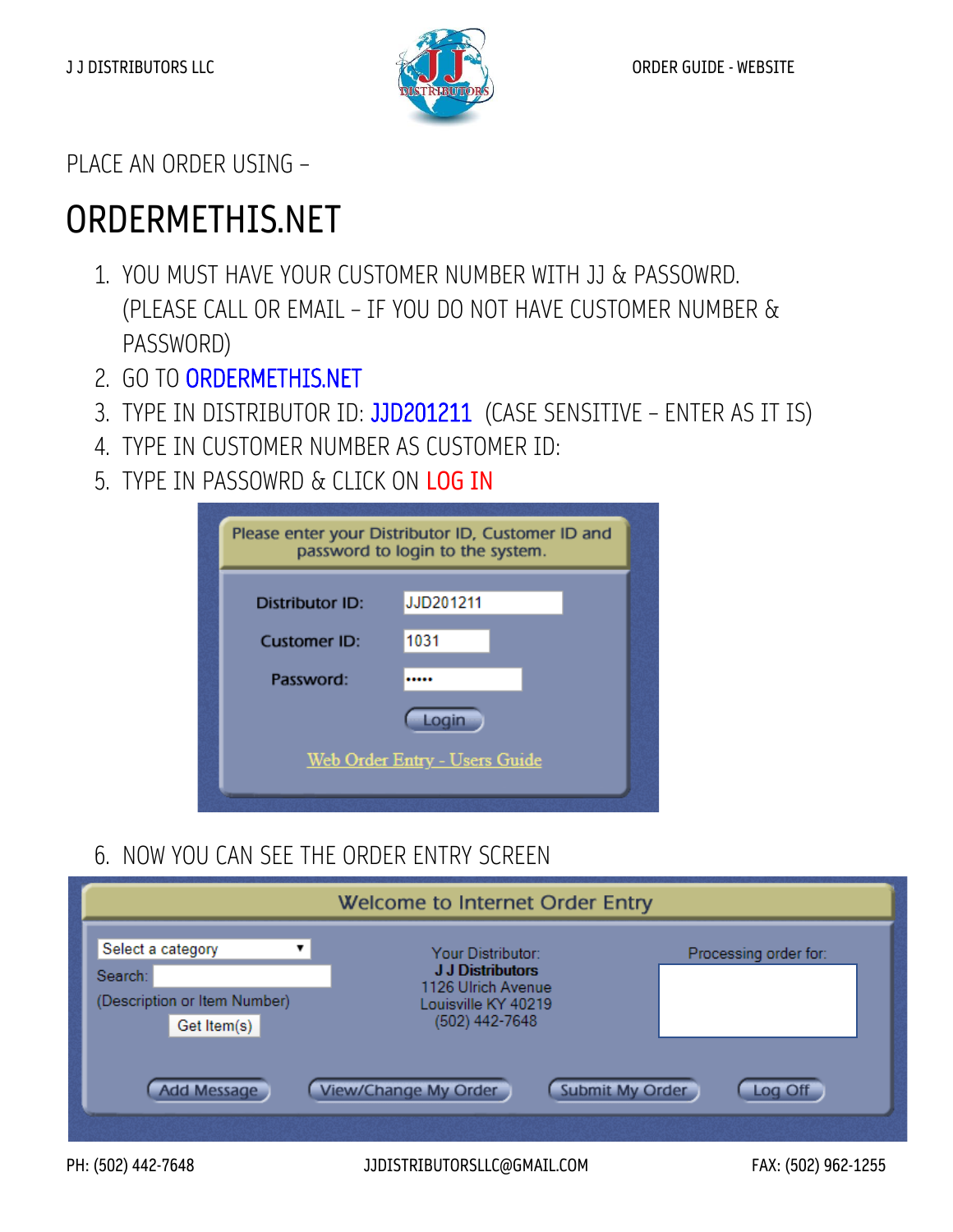

7. ONCE YOU LOGGED IN YOU CAN KEEP ADDING ORDER EVERY DAY UNTIL YOU SEND THE ORDER IN. YOUR ORDER SAVED ON SERVER TIL YOU SEND THEM.

# 8. FINDING PRODUCT(S)

a. IF YOU KNOW YOUR PRODUCT'S JJ'S ITEM NUMBER – YOU CAN FENTER THAT NUMBER & CLICK ON GET ITEM(S). THEN ADD NUMBER OF QUANTITY YOU WANT TO ORDER AND CLICK ON ADD ITEMS TO ORDER

| Welcome to Internet Order Entry                                                  |                                                                                                             |                       |  |  |
|----------------------------------------------------------------------------------|-------------------------------------------------------------------------------------------------------------|-----------------------|--|--|
| Select a category<br>Search: 1270<br>(Description or Item Number)<br>Get Item(s) | Your Distributor:<br><b>J.J.Distributors</b><br>1126 Ulrich Avenue<br>Louisville KY 40219<br>(502) 442-7648 | Processing order for: |  |  |
| <b>Add Message</b>                                                               | <b>Submit My Order</b><br><b>View/Change My Order</b>                                                       | Log Off               |  |  |

| Select a category<br>۷.<br>Search:<br>(Description or Item Number)<br>Get Item(s)  | Welcome to Internet Order Entry<br>Your Distributor:<br>J J Distributors<br>1126 Ulrich Avenue<br>Louisville KY 40219<br>(502) 442-7648 | Processing order for: |
|------------------------------------------------------------------------------------|-----------------------------------------------------------------------------------------------------------------------------------------|-----------------------|
| Add Message                                                                        | View/Change My Order<br>Submit My Order<br>Add items to order                                                                           | Log Off               |
| Opal 30gm Red Maeng Da Powder<br>Item Number: 1270<br>Size: 1 Pack: 1<br>Quantity: |                                                                                                                                         | <b>DISTRIBUTORS</b>   |
|                                                                                    | Add items to order                                                                                                                      |                       |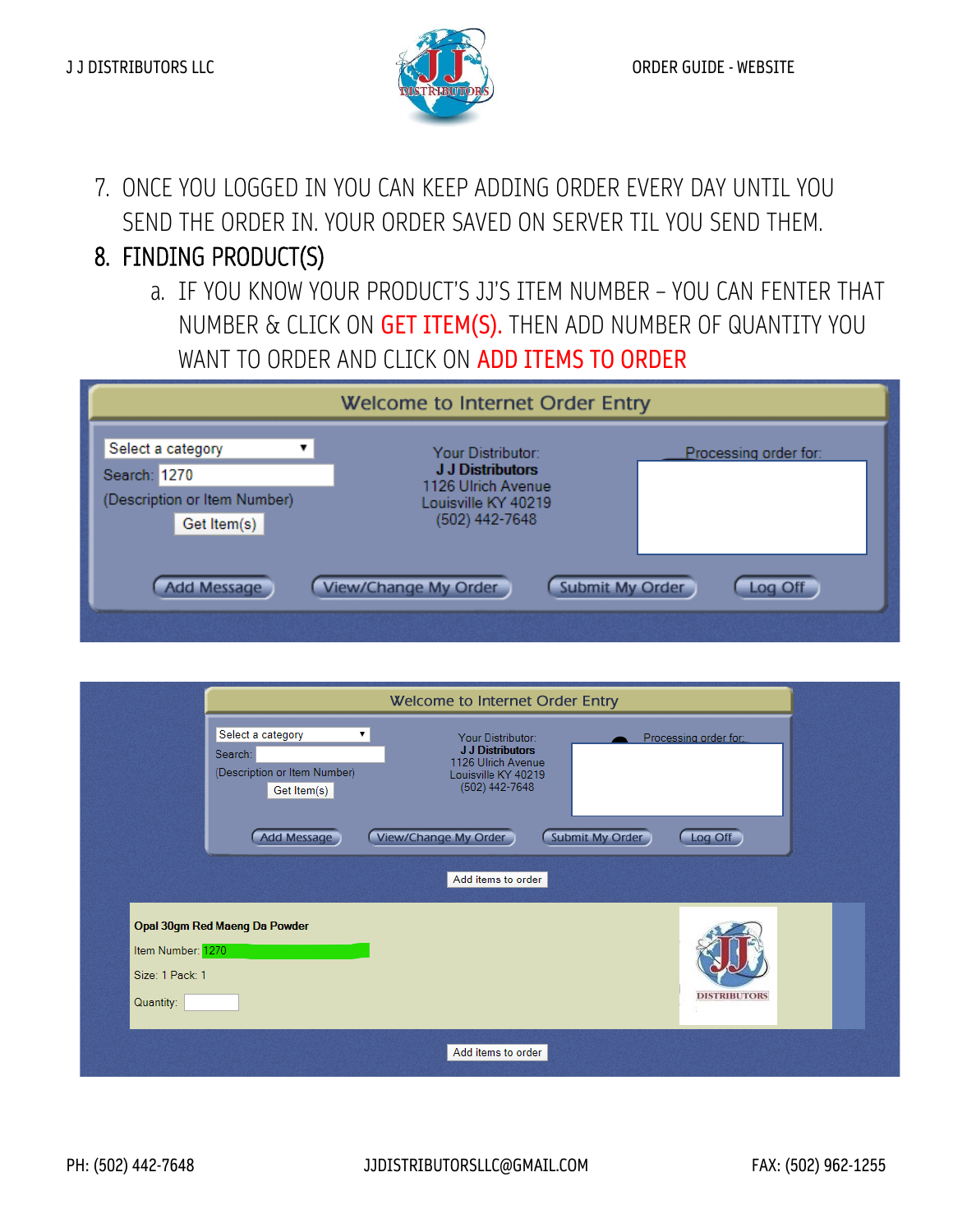

b. IF YOU WANTS TO SEARCH BY PRODUCTS NAME YOU CAN TYPE IN FIRST COUPLE OF LETTERS (RECOMANDED) OF THE BRAND NAME: FOR EXAMPLE "SWISHER SWEETS 2/99¢ DIAMOND FOIL POUCH" – TYPE IN SW OR SWISHER YOU WILL GET ALL THE PRODUCTS START WITH ENTERED TEXT.

#### RESULT WITH SEARCH PHRASE SW ---

|                                                                                                                   |                      | Welcome to Internet Order Entry                                                                                                                                    |                     |
|-------------------------------------------------------------------------------------------------------------------|----------------------|--------------------------------------------------------------------------------------------------------------------------------------------------------------------|---------------------|
| Select a category<br>$\mathbf{v}$<br>Search:<br>(Description or Item Number)<br>Get Item(s)<br><b>Add Message</b> | View/Change My Order | Processing order for:<br>Your Distributor:<br><b>J J Distributors</b><br>1126 Ulrich Avenue<br>Louisville KY 40219<br>(502) 442-7648<br>Submit My Order<br>Log Off |                     |
| <b>SWAG CBD Honey Sticks MIX</b><br>Item Number: 1196<br>Size: JAR Pack: 25<br>Quantity:                          | <b>DISTRIBUTORS</b>  | Add items to order<br>Swan 32oz Hydrogen Peroxide Antiseptic<br>Item Number: 6537<br>Size: 1 Pack: 1<br>Quantity:                                                  |                     |
| Swan Hydrogen Peroxide Antiseptic 16oz<br>Item Number: 2944<br>Size: 1 Pack: 1<br>Quantity:                       |                      | <b>Sweetville Mints Jar</b><br>Item Number: 4077<br>Size: 1 Pack: 240<br>Quantity:                                                                                 |                     |
| Swift Portable 100MM Cig Machine Single<br>Item Number: 5589<br>Size: 1 Pack: 1<br>Quantity:                      | <b>DISTRIBUTORS</b>  | <b>Swift Portable King Size Cig Machine Single</b><br>Item Number: 1776<br>Size: 1 Pack: 1<br>Quantity:                                                            |                     |
| Swisher 10/5ct - BLUNT Pack<br>Item Number: 7430<br>Size: 1 Pack: 10<br>Quantity:                                 | <b>DISTRIBUTORS</b>  | Swisher 10/5ct - GIANTS Cigar<br>Item Number: 7645<br>Size: 1 Pack: 10<br>Quantity:                                                                                | <b>DISTRIBUTORS</b> |
| Swisher 10/5ct - KINGS Natural Leaf Cigar                                                                         | $\sqrt{2}$           | Swisher 10/5ct - Perfecto                                                                                                                                          | $\sqrt{2}$          |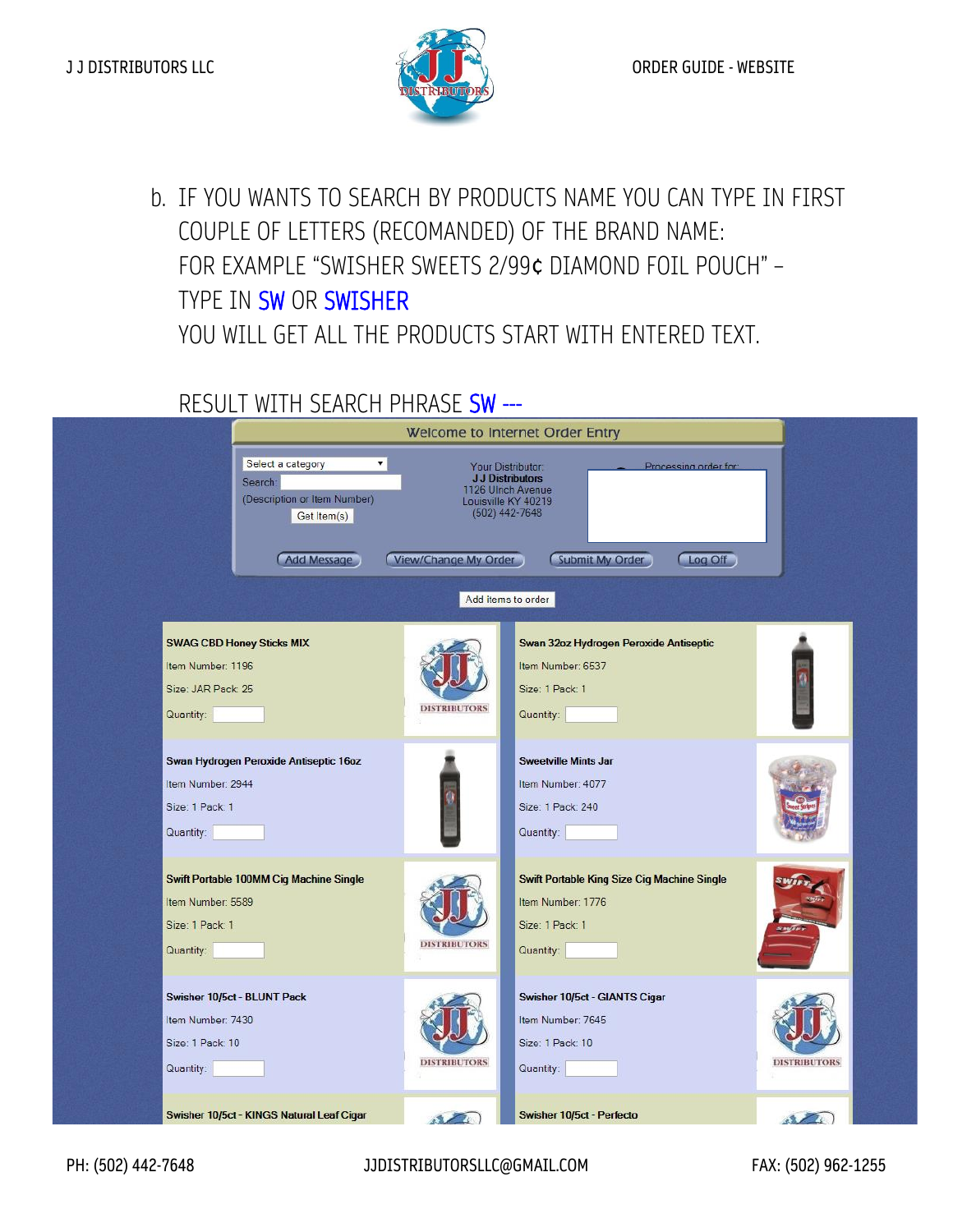

### RESULTS WITH SEARCH PHRASE SWISHER ----

|                                                                              |                                                                                                                    | Welcome to Internet Order Entry |                                                                                                                                                                                            |                     |  |
|------------------------------------------------------------------------------|--------------------------------------------------------------------------------------------------------------------|---------------------------------|--------------------------------------------------------------------------------------------------------------------------------------------------------------------------------------------|---------------------|--|
|                                                                              | Select a category<br>$\blacktriangledown$<br>Search:<br>(Description or Item Number)<br>Get Item(s)<br>Add Message | View/Change My Order            | Your Distributor:<br>Processing order for:<br><b>J J Distributors</b><br>1126 Ulrich Avenue<br>Louisville KY 40219<br>$(502)$ 442-7648<br>Submit My Order<br>Log Off<br>Add items to order |                     |  |
| Item Number: 7430<br>Size: 1 Pack: 10<br>Quantity:                           | Swisher 10/5ct - BLUNT Pack                                                                                        | <b>DISTRIBUTORS</b>             | Swisher 10/5ct - GIANTS Cigar<br>Item Number: 7645<br>Size: 1 Pack: 10<br>Quantity:                                                                                                        | <b>DISTRIBUTORS</b> |  |
| Item Number: 5027<br>Size: 1 Pack: 10<br>Quantity:                           | Swisher 10/5ct - KINGS Natural Leaf Cigar                                                                          | <b>DISTRIBUTORS</b>             | Swisher 10/5ct - Perfecto<br>Item Number: 5849<br>Size: 1 Pack: 10<br>Quantity:                                                                                                            | <b>DISTRIBUTORS</b> |  |
| Swisher 10/5ct - Slims<br>Item Number: 7429<br>Size: 1 Pack: 10<br>Quantity: |                                                                                                                    | <b>DISTRIBUTORS</b>             | <b>Swisher 10/5ct Wood Tip Sweets</b><br>Item Number: 5620<br>Size: 1 Pack: 10<br>Quantity:                                                                                                | <b>DISTRIBUTORS</b> |  |
| Item Number: 4024<br>Size: 1 Pack: 30<br>Quantity:                           | Swisher 2/99¢ - Arctic Ice 30/2ct                                                                                  | $2 - 99$                        | Swisher 2/99¢ - Banana Daiquiri 30/2ct<br>Item Number: 9300<br>Size: 1 Pack: 30<br>Quantity:                                                                                               | <b>DISTRIBUTORS</b> |  |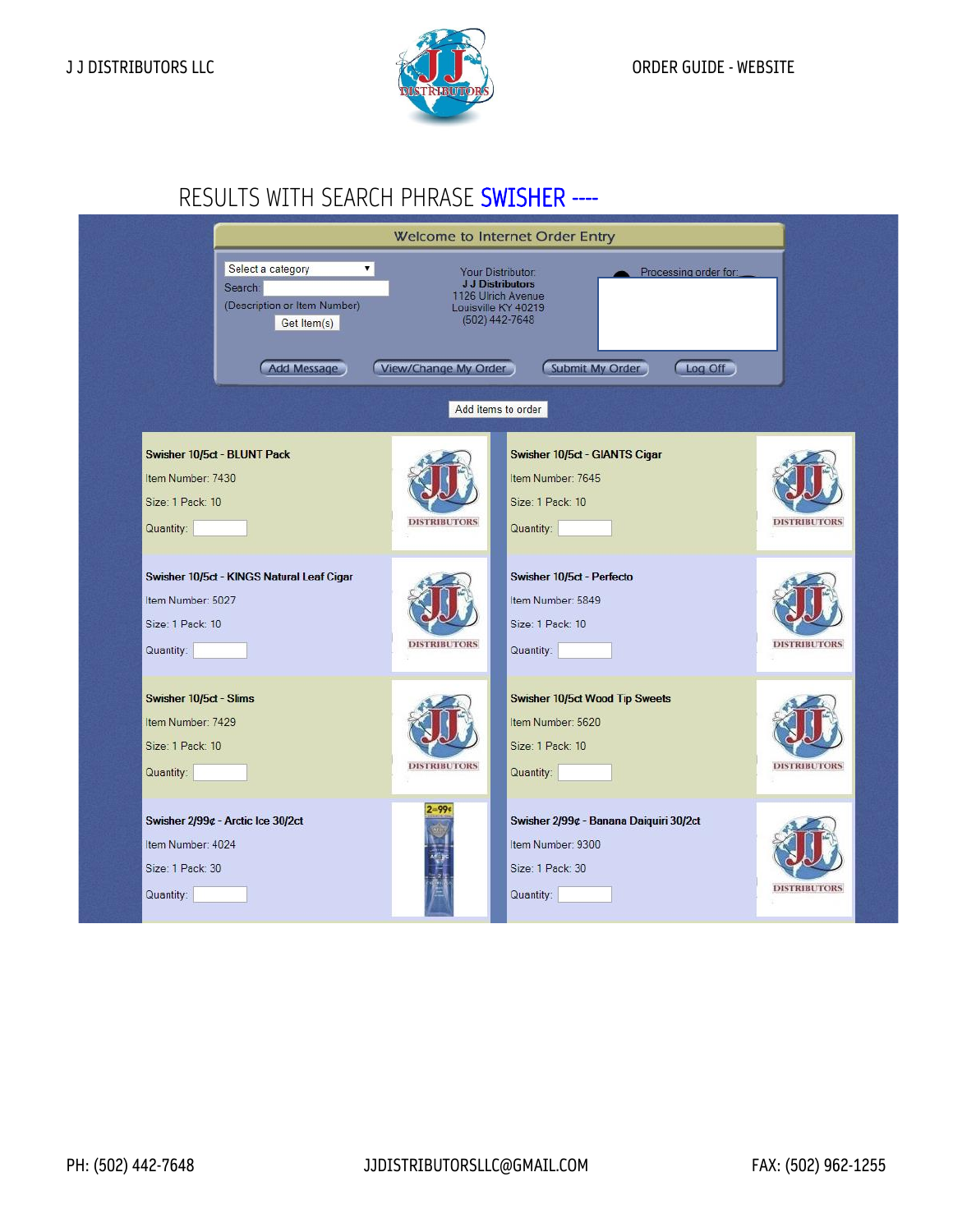

#### c. SEARCH PRODUCTS BY CATEGORY

YOU CAN SEARCH PRODCUTS BY CATEGORY TOO. KEEP IN MIND THAT IT GIVES YOU ALL THE PRODUCTS BELONG TO THAT CATEGORY.

|                                                                                                   |                      | Welcome to Internet Order Entry                                                                                                                                                          |      |  |
|---------------------------------------------------------------------------------------------------|----------------------|------------------------------------------------------------------------------------------------------------------------------------------------------------------------------------------|------|--|
| <b>CIGARETTES</b><br>▼  <br>Search:<br>(Description or Item Number)<br>Get Item(s)<br>Add Message | View/Change My Order | Processing order for:<br>Your Distributor:<br><b>J J Distributors</b><br>1126 Ulrich Avenue<br>Louisville KY 40219<br>(502) 442-7648<br>Log Off<br>Submit My Order<br>Add items to order |      |  |
| 24/7 Gold 100 Box<br>Item Number: 1149<br>Size: 1 Pack: 10<br>Quantity:                           | 24/7<br>-            | 24/7 Gold King Box<br>Item Number: 1146<br>Size: 1 Pack: 10<br>Quantity:                                                                                                                 | 24/7 |  |
| 24/7 Menthol 100 Box<br>Item Number: 1151<br>Size: 1 Pack: 10<br>Quantity:                        | 24/7                 | 24/7 Menthol Gold 100 Box<br>Item Number: 1152<br>Size: 1 Pack: 10<br>Quantity:                                                                                                          | 24/7 |  |
| 24/7 Menthol King Box<br>Item Number: 1147<br>Size: 1 Pack: 10<br>Quantity:                       | 24/7                 | 24/7 Red 100 Box<br>Item Number: 1148<br>Size: 1 Pack: 10<br>Quantity:                                                                                                                   | 24/7 |  |
| 24/7 Red King Box<br>Item Number: 1144<br>Size: 1 Pack: 10<br>Quantity:                           | 24/7                 | 24/7 Silver 100 Box<br>Item Number: 1150<br>Size: 1 Pack: 10<br>Quantity:                                                                                                                | 24/7 |  |
| American Spirit 069 - Tan Mellow Taste US                                                         |                      | American Spirit 154 - Green - Menthol Mellow<br><b>Taste</b>                                                                                                                             |      |  |